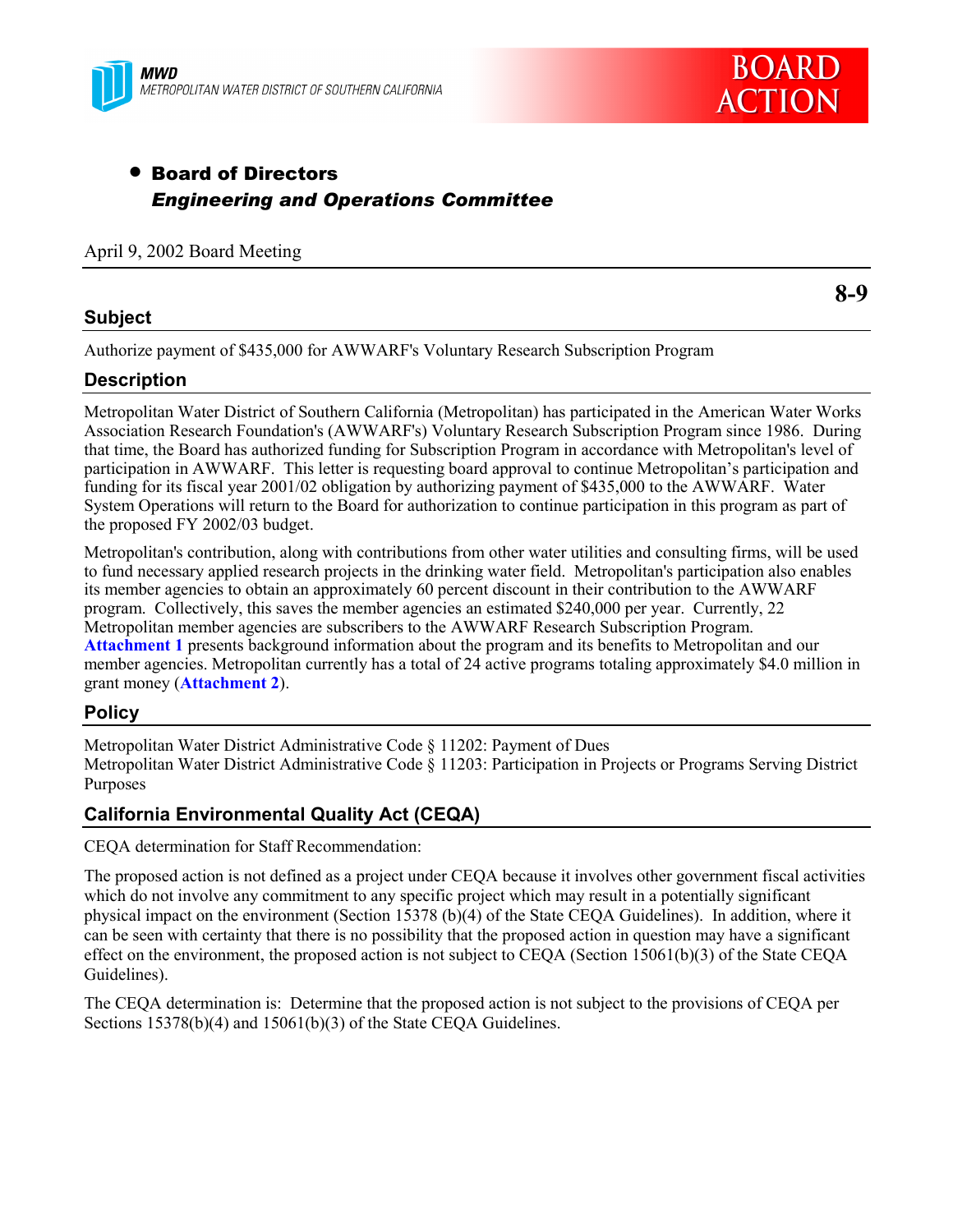## **Staff Recommendation**

Adopt the CEQA determination and authorize payment of AWWARF's Subscription for FY 2001/02. **Fiscal Impact:** \$435,000

Wiche 3/8/2002 *Jill T. Wicke Date*

*Manager, Water System Operations*

 $\boldsymbol{0}$ S *Ronald R. Gastelum*

*Chief Executive Officer*

3/27/2002 *Date*

**Attachment 1** − **Detailed Report**

### **Attachment 2** − **Total Active AWWARF Grants Awarded to Metropolitan**

BLA #1654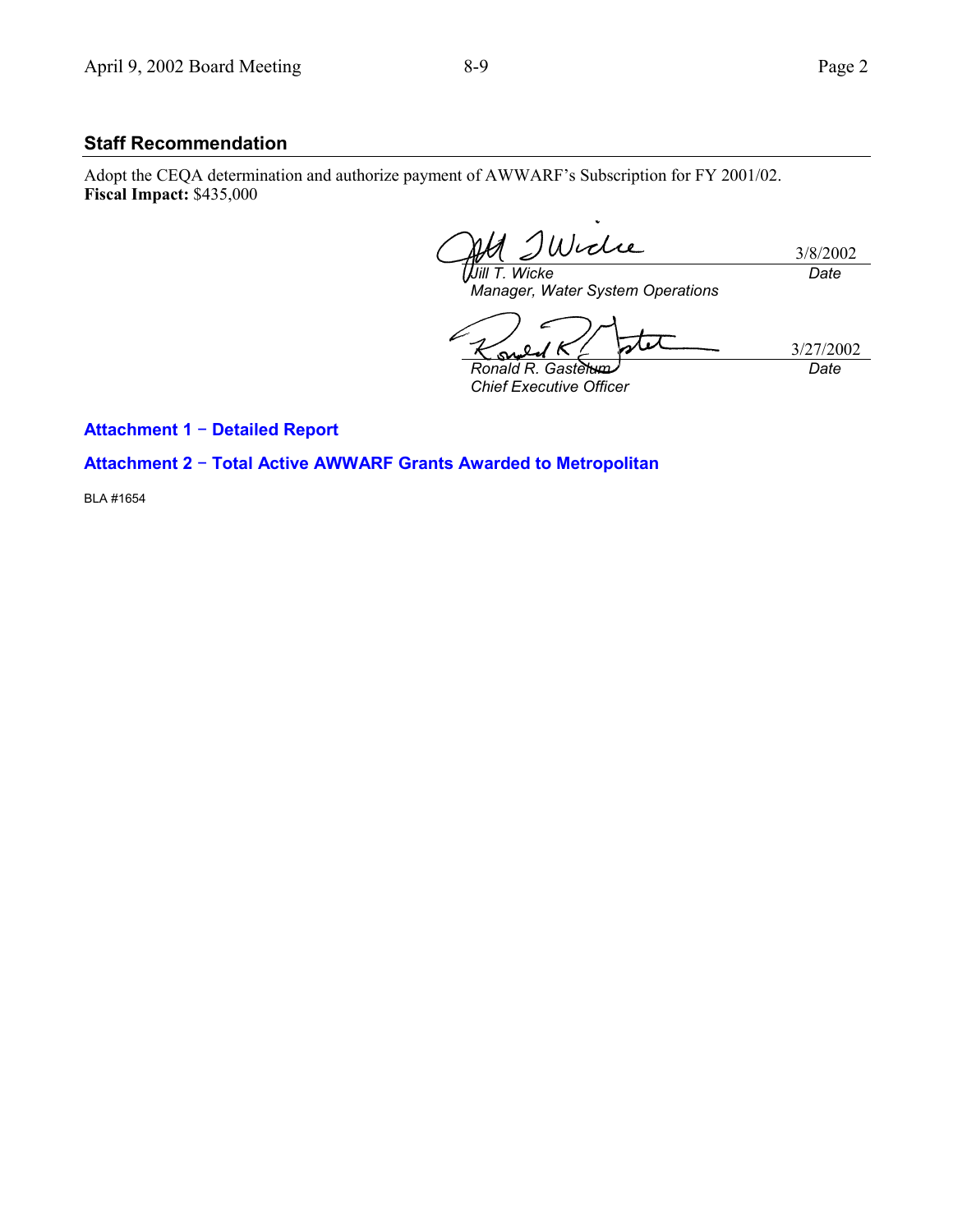#### **Detailed Report**

AWWARF is a non-profit corporation established in 1967 to promote, coordinate, and finance applied research in the operations and management of public water supply systems. Currently, AWWARF has over 1,000 utility subscribers, 52 consulting firm subscribers and 20 manufacturers. Metropolitan has been a subscriber since the first year of the program.

Applied research topics funded by AWWARF address key problems identified by the water industry and provide essential information for impacting the development of drinking water regulations. This research is critical for the implementation of the "good science" requirement for new regulations contained in the Safe Drinking Water Act Amendments of 1996. Metropolitan and its member agencies have benefited from AWWARF's program in a number of areas, including the Information Collection Rule; the Disinfectants/Disinfection By-Products (D/DBPs) Rule; the Enhanced Surface Water Treatment Rule; taste-and-odor-control strategies; and detection and treatment of microbial pathogens. Specifically, AWWARF has funded \$7.5 million on arsenic research, \$3.5 million for perchlorate, \$60.6 million on microbials and DBPs, \$3.5 million for reclamation and reuse projects, and \$32.3 million on *Cryptosporidium*. AWWARF also works with a number of agencies (e.g., Water Environment Research Foundation, U.S. Environmental Protection Agency) to provide co-funding for projects of mutual interest. Furthermore, Metropolitan's Water Quality Section has been awarded grant money from AWWARF to be distributed over the next few years (Attachment 2).

Utility contributions are based on \$1.85 per million gallons delivered per year, with credits given for water purchased from subscribing wholesalers and water sold wholesale. Therefore, Metropolitan covers approximately 60 percent of the AWWARF funding for our member agencies that are AWWARF's utility subscribers. Collectively, this saves Metropolitan's member agencies \$240,000 per year. Currently, 22 of Metropolitan's 26 member agencies are AWWARF subscribers.